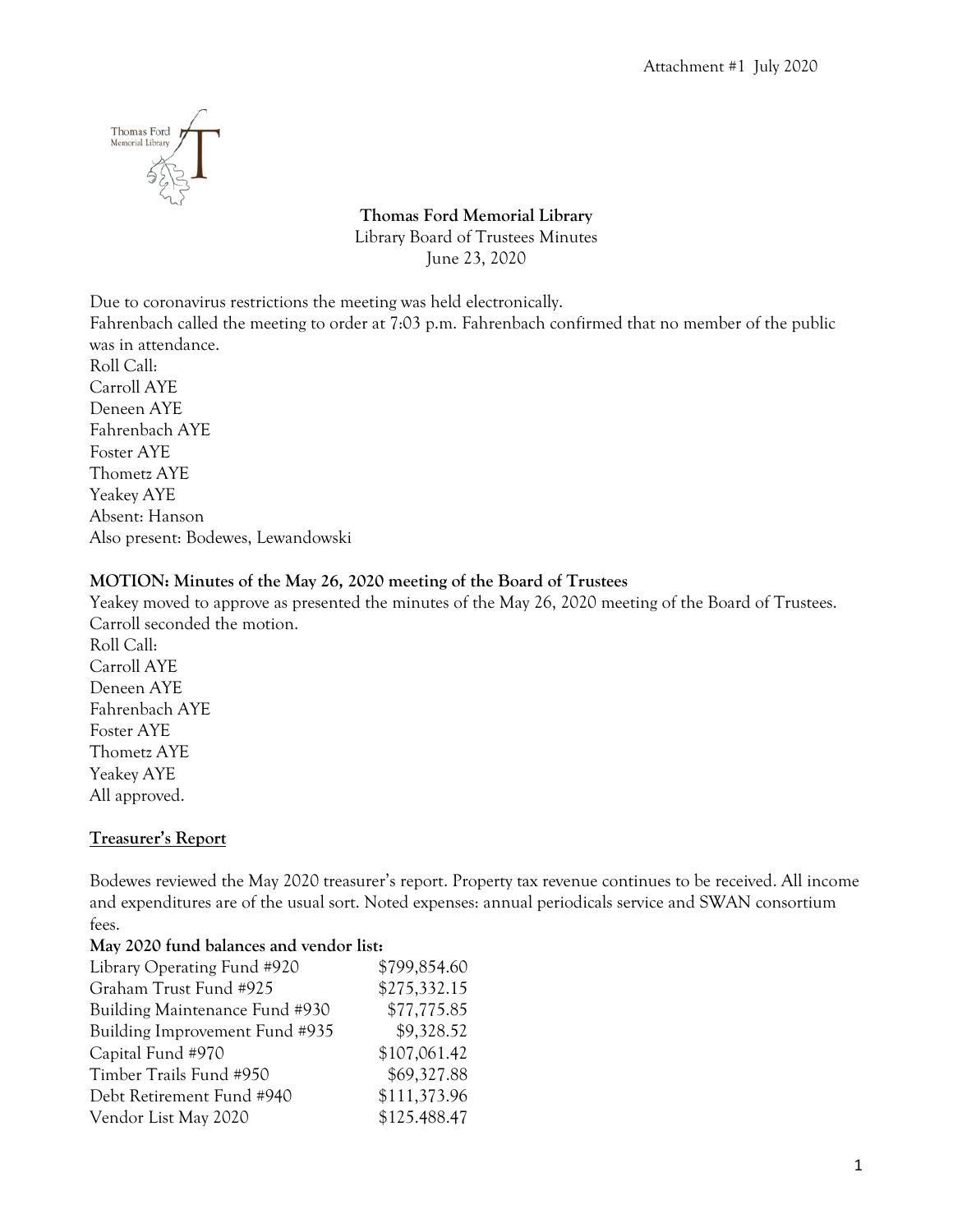### **MOTION: May 2020 treasurer report and vendor list**

Yeakey moved to approve the May 2020 treasurer's report and vendor list. Carroll seconded the motion. Roll Call:

Carroll AYE Deneen AYE Fahrenbach AYE Foster AYE Thometz AYE Yeakey AYE All approved.

### **Librarian's Report**

**Departmental reports** and statistics were presented.

### **EAV for FY19 is discussed later on agenda.**

### **Library Building Reopening**

- The target building opening date is July 1 (subject to change). Hours will remain Monday through Saturday, 10:00 a.m. to 6:00 p.m. Patrons will be asked to make materials selections and check out directly – "browse, grab and go." Curbside service will cease when the building reopens.
- Masks will be required to enter the building and capacity limits will be followed as outlined in the Governor's Executive Order. A greeter will welcome and direct patrons, and monitor department capacities (Youth Services (over age 2) – maximum 16; Adult/Teen Services – maximum 12). There will be no seating. Adult Service public computer use will be by appointment only. Meeting rooms will be closed, as well as the train and water tower in the Children's Department.
- Additional services, i.e. reciprocal borrowing, interlibrary loans, etc., are expected to resume in early to mid-July.
- Library safety protocols are in place, including plexiglass shields at public service desks, social distancing signage, materials quarantine, personal protective equipment and sanitizing supplies.

The Board expressed strong support for all staff efforts during this unprecedented and uncertain time.

## **Visitors/Public Comment**: There were no visitors or public comment.

**Communications**: Correspondence from Ford family member Christy Ford Olson (of Sioux Falls SD), greatgranddaughter of Thomas, was shared. Ms. Olson presented family documents for the Library archives and offered as a donation an heirloom rocking chair.

## **Committees**:

### **Finance**

### **2019 Tax Agency Report**

Bodewes reviewed the Tax Agency Report (Draft) from the Cook County Assessor's Office, which is the final determination for tax disbursement/revenues the Library will receive in its current fiscal year FY20. The 2019 Village EAV, which is limited by PTELL to 5 percent or the rate of inflation, whichever is less, was \$751,969,026. The impact on the Building Maintenance Fund budget, the levy for which is .02% of the EAV as determined by law, will be a shortfall of \$5,284. This was expected and a contingency of \$25,000 was built into the budget. Other funds were minimally impacted.